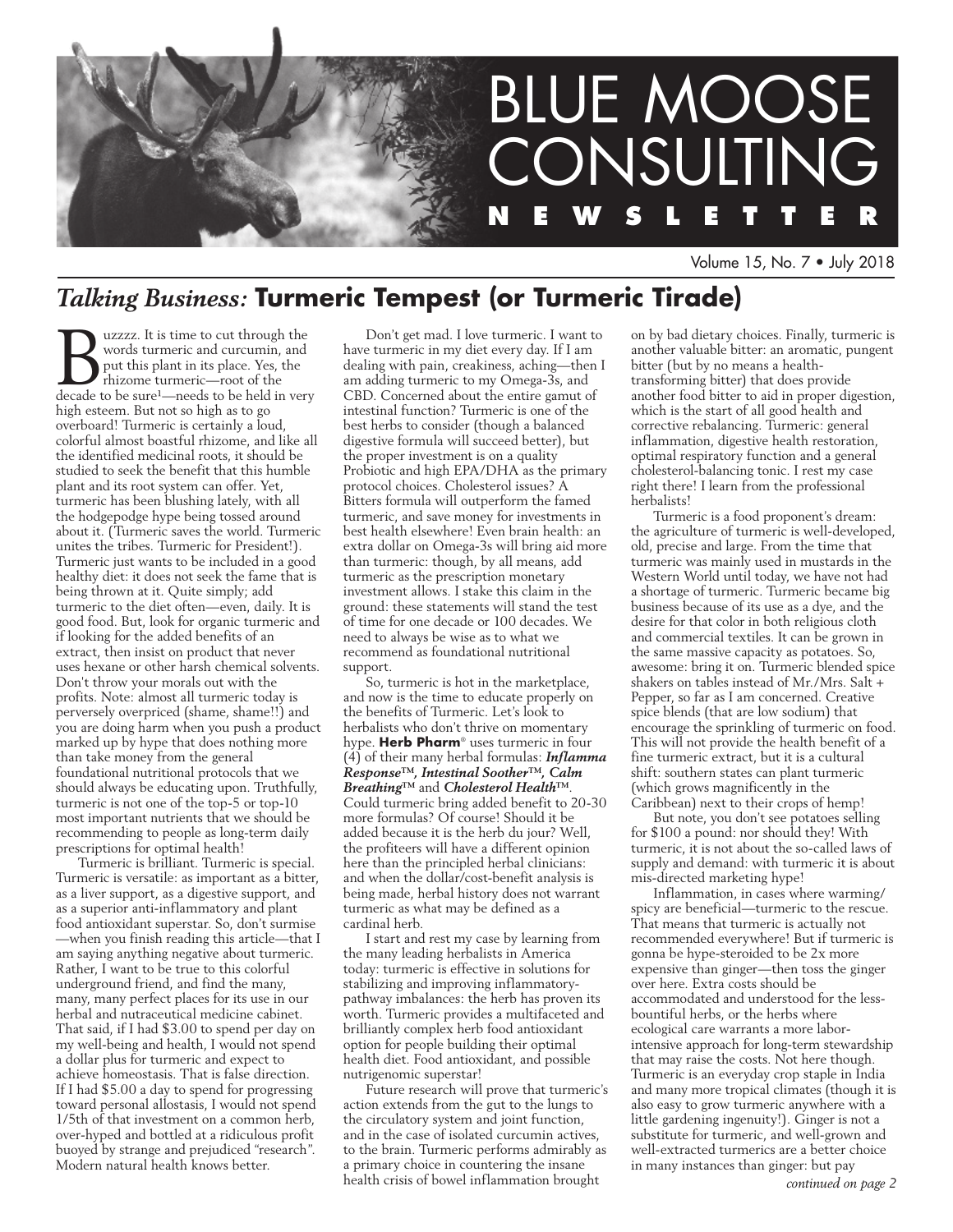#### Turmeric Tempest (or Turmeric **Tirade)** *continued from page 1*

attention to the pragmatic differentiators. (turmeric is a member of the Ginger family!). Turmeric is not the golden panacea; and it does not need to be priced as if it were! The guiding principle is that the cornucopia of proven herbal medicines are all our panacea!

Digestive care: we have learned a lot in this Century, and we now know fully that turmeric is exceptional for digestive health. So, if more and more people need digestive support, then do we unnecessarily raise the price of turmeric? Questions have to be asked!

The kicker is curcumin. In the constellation of curcuminoids, the press has chosen that curcumin sing solo. I personally disagree with this assumption in most instances. First, when we proport to standardize and isolate a unique, active and important chemical compound, then we have to prove that it alone is the chemical worth focusing on. As herbalists have learned perennially since modern science has attempted to define the world of plant food, this premise is flawed. It nearly every occasion, it is the whole plant that is the treasure. And with turmeric, naturallyoccurring curcumin is only about 3% of the profile of the turmeric rhizome. Turmeric's nutrition—contrary to leafletted consumer advertisements—is not poorly absorbed into the bloodstream: curcumin is! Hmmm, has scientific investigation backed itself into a corner. (*"and in the other corner"*…whole plant Turmeric, that has helped and healed for 4000+ years!). Don't be fearful of betting on the veteran, simple turmeric whole rhizome extract!

Finicky curcumin: can this awesome polyphenol be controlled and manipulated? (can we go to Mars on a tricycle?). At one time, explorers looked for the land of spices and riches, and they sailed the seas, and they found many things including turmeric and allspice and galangal. Turmeric was not considered as exceptional medicine in any surviving western medicinal herbal books. It was not worth its weight in gold at the time: it was a runt herb that travelled with the star herb medicines of the time. Turmeric was more valued as a dye for clothing than major needed medicine; but it was on the boats and caravans and trade routes coming west, as it was a major harvest herb in the foods and advanced medicines of the East. It was necessary and relevant: it was just not sold into the marketplace as primary. Medieval and Renaissance Europe got it wrong; and yet, Ayurveda and Traditional Chinese Medicine were near-bullseye on the basic uses of whole plant rhizome turmeric. These advanced medical systems identified the plant, the part of the plant that was beneficial, and the way to harvest turmeric exceptionally. Yes, the wisdom of the simpler times of greater listening!

Bless modern science, though: it produces a few gems itself. The findings of the turmeric rhizome's curcumin are incredible,

and valid and real. The problem—as it **Commence is a set of the intervallent often is—is replicating quality, and <b>BECOME MORE** identifying and isolating the critical chemicals. (look at all the damage modern synthetic and patent-driven pharmacy has done). Curcuminoids and curcumin are starring under the flashes of modernscience's equipment cameras. The current research quagmire is how to effectively unleash these fat-soluble, polyphenolic pigments known as curcuminoids. But the researchers are not looking closely enough: they are not looking "naturally" enough!

Why is modern manufacture so expensive? Research! Research driven by the interest of provable differentiation, and bottom-line potential profitability! The actual turmeric costs pennies compared to the salaries and medical complex rents and research-degreed base salaries. No complaints here, but any high school accountant can plot the costs out. We are leading people to products top-heavy in profit and that secondary thing: Research & Development. Come on: think it through. Common sense tells you this. Sad thing is that the first curcumin researchers found a good nutrigenomic fact; but their career survival instincts reminded them that you cannot stay in the white lab coat community if you go around saying that simple humble everyday turmeric properly grown and extracted—could be a trustworthy benefit for heart and joints and digestive wellness, and as a preventative against the proliferation of cancer conflagrations in the human body during the life-cycle. That "discovery" would be immediate heresy!

So does isolated curcumin work better with black pepper extract or unicorn faerie  $d$ <sub>11st</sub>?<sup>2</sup>

The research should be more properly directed to these questions: does a properly-grown, properly handled and dried, properly-extracted (and, if put in a formula, properly-blended) turmeric perform well in standard clinical studies (double blind or not); and, does the complicated standardized turmeric with the modern, human razzmatazz perform any better in identical tests?: and if so, by how much? Steel cage match inquiry!? That is the manner in which scientific advancement should be prioritized: not profit and marketing first.

Well, two things we know before the competition. (1) thousands of years of human use show the humble turmeric rhizome to be absolutely marvelous; and (2) each research team proffering their research and intra-company findings are cannibalistic in going after their curcumin compatriots, tearing apart any scientific evidence of proof that says anything beyond what foresaid researchers say about the product they produce being The Best Ever. And the published numbers on percentage of improvement of bioavailability that they know will awe us: a bookie's smiling joke. OH!

Peacemaker interlude. What are y'all arguing about, gang? Oh, you say that *continued on page 6*

# **KNOwleDGeABle ON HOMeOPAtHY**

**The last two 2018 Seminars have been resounding successes!! Take the time to learn more about homeopathy.**

*August road-trip, to Conyers Georgia, just outside Atlanta*

**One-day: Basic Principles in Homeopathy Seminar + Continuing Education Event** 

Thursday, August 9, 2018  $9$  AM - 5 PM 6 sessions, light organic breakfast + lunch, and fun networking

Presenter: Homeopathic Educator Marge Roberts MSHP, BSN, DAHom

Ask your BMC Rep for details, and register before August 02

#### **HAve AN OxYleNt® suMMer**

**Let's Make a Deal: talk to your BMC Rep about how to start this new business**

**Oxylent® Capsules: 4 exciting new Formulas: time to upgrade** • Oxylent® Memory Formula w/Cognizin® Citicoline

• Oxylent® Restorative Formulas + Antioxidants • Oxylent Women's® Multivitamin & Minerals

+ Superfood • Oxylent Men's® Multivitamins & Mineral + Superfoods

CREATE YOUR NEXT CUSTOMER by regaining that Multi Customer

ALL 4: veggie caps, NON-GMO, Gluten + Dairy-Free. Magnesium Stearate FREE with super  $O$ xylent<sup>®</sup> support: brochures + shelf tags

 $\sim$   $\sim$ *^ Let's Make a Deal: talk to your BMC Rep about how to start this new business*

 $\sim$   $\sim$ **Immune Oxylent®: because 'fast nutrition' is always an asset** FOUR delicious Immune Oxylent<sup>®</sup> formulas: • Blackberry-Lemon BOOST • Raspberry-Lemon BOOST • Tangerine Lemon BOOST

• Immune Oxylent® BOOST Variety Pak  $\sim$   $\sim$ 

**EASy WIN PROMO**

**Summer Display Promo:** super deal for summer hydration 24 ct. 5-in-1 Multi Effervescent: pre-loaded @ **30% Off** '24' means: 6 Sparkling Berries, 6 Sparkling Mandarin, 6 Blackberry-Pomegranate, 6 Variety paks Great natural taste, No Sugar: on-the-go convenience Normal wholesale \$503.28; 30% off = \$352.30

**+ ANOTHER AWARD** *Taste for Life® 2018 Women's Essential* 

*Award Winner;* Oxylent® 5-in-1 Multivitamin Effervescent Drink www.oxylent.com/aste-for-life-announces-its-2018-womens-essentials-award-winners

*DRINKOXYLENTBREATHELIFE™*

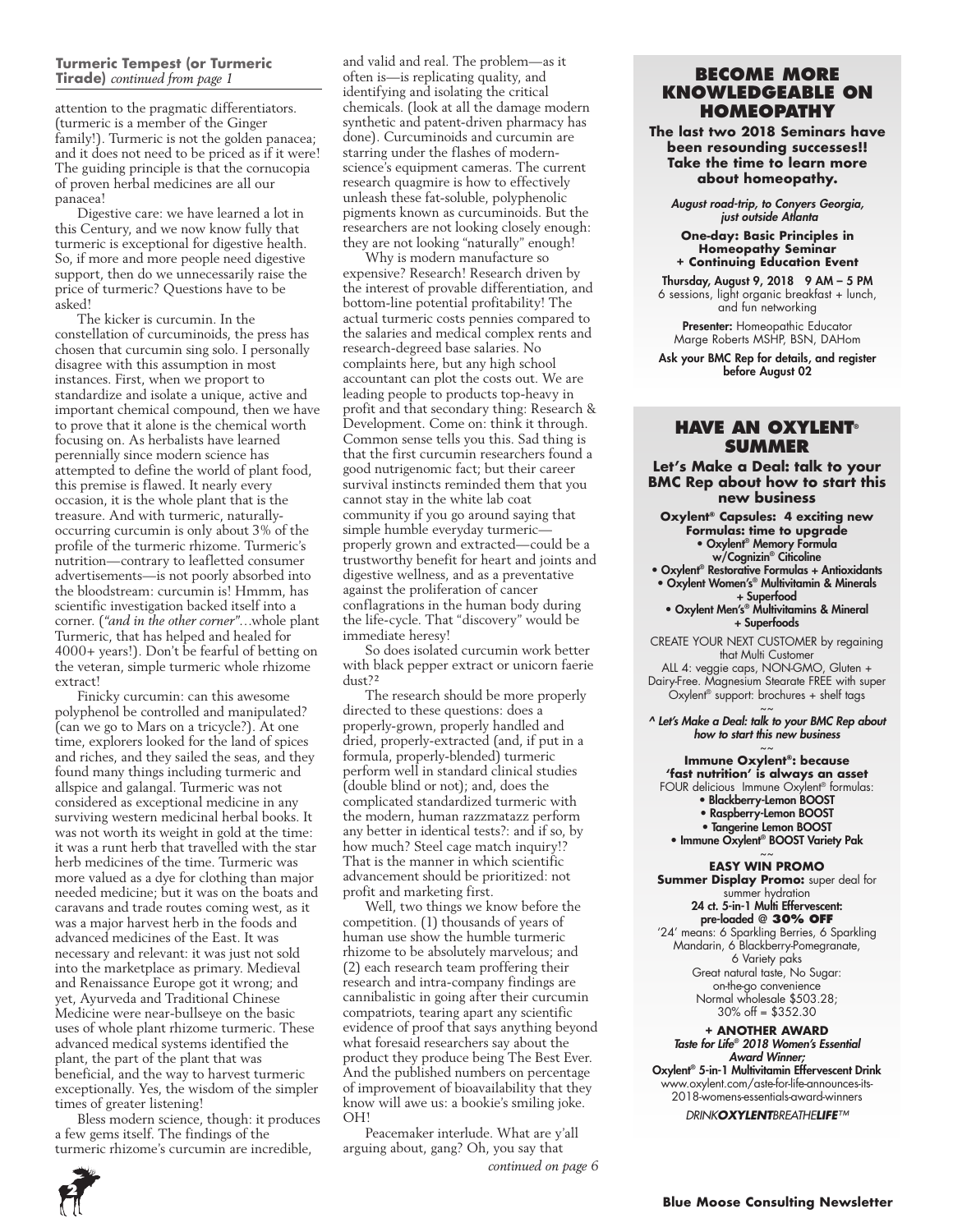# INEWTON lics

Nurturing Naturally Since 1987

## July 2018 Promo: **20% Off select OTC formulas**

 $\sim$  Liquid or Pellet complexes listed below^ (Qty. 4+ per SKU)^ **• Stage Fright–Fear** 

#### **• Kids Hypercalm–Mental Focus • Kids Vaccination–Illness • Pets Scoot Stopper**

The best time to address children's concerns is during the off-season *Kids Hypercalm–Mental Focus* (F059) for associated symptoms such as impulsiveness, lack of focus, irritability + emotional or disruptive behavior. Kids Vaccination-Illness (F098) for vaccinations + viral-related symptoms such as fever, inflammation, pain, fatigue & skin discomfort.

*Stage Fright–Fear* (N032) for symptoms associated with performance anxiety such as apprehension, nausea, restlessness, trembling + over-sensitivity.

Pets Scoot Stopper (P011) for associated symptoms such as anal itching, inflammation, scratching, gnawing & scooting.

^ Cannot be combined with other discounts

^ Monthly promos will be advertised through the newsletter + website/social media pages ~~~~~~~~~~~~~~~~~~~~~~~~~

### **Why Choose NEWTON?**

~ Expertise & Experience ~ Quality & Safety ~ Environmental Awareness ~ Variety & Selection ~ Economical & Efficient

#### **About Newton Homeopathics™**

Family-owned business built upon the expertise of Belgian-born Dr. luc Chaltin, a homeopathic practitioner for over 40 years and the leader in the field of Clinical Homeopathy. The Conyers Georgia Laboratory prepares all its remedies in strict accordance with the Homeopathic Pharmacopeia of the United States (HPUS) + in compliance with FDA

Made in America ~ Family-Owned • *1987-2018: 31 Years of Excellence* Newton Labs is an official service-connected, veteran-owned business.



**JULY Monthly Specials Mix & Match, sale items listed below 12 items minimum for 15% Off 24 items maximum for 20% Off**

**• Stomach PLUS Herbal Aloe Formula 16 oz. • Stomach PLUS Herbal Aloe Formula 32 oz. • Skin Gel & Herbs 4 oz. + 8 oz. • Animal Aloe Gel 4 oz.**

Aloe Skin Gel & Herbs Ultimate Skin Treatment. Best topical aloe product available today! The golden yellow color shows the presence of the yellow sap used traditionally for skin support. Safe for putting on any skin condition. Concentrated from fresh Organically Grown Whole Leaf Aloe Vera leaves with skin nutrients of Vitamin E, A, C and Azulene (Chamomile) + Allantoin (Comfrey). The value of Skin Gel is unmatched by any other topical Aloe Vera today.

*Stomach PLUS Herbal Aloe Formula* works fast to soothe + calm digestive upset, occasional indigestion, bloating, nausea + gas with 11 healing herbal extracts: suitable for Children & Adults Animal Aloe 4 oz. as many uses as the love for your companion *Animal Aloe*

100% safe: an edible, multi-purpose product. • Laboratory-tested for Quality & Potency. Satisfaction Guaranteed

- Wanna save everyday? \$\$ buy smart.
	- 72-piece orders always **15% Off**
- You should know: not all aloe vera is alike. Therapeutic aloe is Foundational to Health.

Aloe Life® the big differences are taste and results

Aloe Life #1 Herbal Superfood • Whole Leaf Aloe Vera Juice Products Aloe Vera is FOUNDATIONAL TO HEALTH



Not represented by BMC in NJ **50 items on sale that you can promote in July** easy-to-reach deal parameters. **SUMMER HERB SALE FIREWORKS!** \* Focus on new technology: Herbs on the Go™ Sprays ~ a front-counter new-purchase highlight \* Marketing & educational focus on Ginseng, the Adaptogens + the Better Bitters™! \* Provide health solutions for our massive stress & anxiety!! \* Healthy sleep and nervous system, anyone? Herbs on the Go™ Sprays: New exciting technology, inviting flavor without compromise will bring in new customers for quick-spray support. For stress, sleep, immune support, focus and digestion. formulated with taste in mind! • Herbs on the Go™ Daily Stress • Herbs on the Go™ Bed Time • Herbs on the Go™ Not Now Nausea • Herbs on the Go™ Immune Season the winning options are the counter display + cross-merchandised Three new choices: with another way to save Intro Discount (ask your Herb Pharm® Rep)<br>• Herbs on the Go™ Anxious Moment™ • Herbs on the Go™ Everyday Focus™<br>• Herbs on the Go™ Ready for Pollen™ Herbs on the Go™ — because taking herbs can be easy! Start with appropriate herbs, find a<br>good flavor and offer in a spray format; in every way, as clean as possible with no added flavors<br>or sugars, always non-GMO, from a to take herbal products! **THREE SIMULTANEOUS DEALS for more business BIG in July (and August)!!**<br>Ask your Herb Pharm® Rep the combination to get 20-25% OFF in July<br>Easily-absorbed liquid extract blends all available on some deal: Consider the LA • Kava 1 oz. + 2 oz. + 4 oz. • Passionflower 1 oz. + 4 oz. • Lavender 1 oz. + 4 oz.<br>
• California Poppy 1 oz. + 4 oz. • Nervous System Tonic<sup>TM</sup> 1 oz. 2 oz. + 4 oz.<br>
• Albizia 1 oz. + 4 oz. • Bacopa 1 oz. + 4 oz. • Relaxi



**NORDIC HAS SOME GOOD BUSINESS NEWS DISPLAyS are back….and they were Built for yOU** smaller display [24-pc]. smaller store-floor imprint **Customizable 24-pc displays 25% Off** ^ small footprint for efficient additional selling space ^ one of each display allowed per ship-to location per month **2 Display Options—Essential Nutrients for Optimal Health: • Mix-&-match Display:** holds 24 of select 60, 90 + 120 ct. Bottles Manageable footprint: 16" x 16" base **• 180-ct. Display:** holds 24 of select 180 ct. Bottles New smaller footprint: 12" x 14" Ask your Nordic Naturals® Sales Rep which products can ship with each display **Mix-&-Match Display options:** [display base # MKT-RDO47] Items for this display must be ordered in units of 4 each. • Ultimate Omega-D3 SPORT® 60 cf. • Omega Joint Xtra™ 90 ct. • Omega IDL™ 60 ct.<br>• Ultimate Omega® + CoQ10 60 ct. • Omega Blood Sugar™ 60 ct. • Omega Memory w/Curcumin 60 ct. • Omega Curcumin 60 ct. • Omega Vision™ 60 ct.<br>• Omega-3 Phospholipids™ 60 ct. • Omega Woman® 120 ct. • Postnatal Omega-3 60 ct.<br>• Prenatal DHA, strawberry 90s • Prenatal DHA, unflavored 9 **Omega-3s for every need: • Ultimate Omega® Fish Gelatin** 60 ct.<br>• Omega-3 Fish Gelatin 60 ct. • Ultimate Omega® 60 ct. • Ultimate Omega® 2x 60 ct.<br>• Ultimate Omega® 2x MINI w/D3 60 ct. • Ultimate Omega® 2x MINI 60 ct.<br>• • EPA 60 ct. • Omega-3 with GLA • Complete Omega™ Xtra 60 ct.<br>• Cord Liver Oil [CLO] softgels + Vitamin D3 softgels • Vitamin D3 120 ct. (clive oil)<br>• Cod Liver Oil [CLO] softgels + Vitamin D3 softgels • Vitamin D3 120 ct • Vitamin D3 Kids Gummies 60. ct • Nordic Vitamin D3 Gummies 60 ct. • Nordic Vitamin D3 + K2 Gummies 60 ct. • Omega-3 Pet™ 90 ct. softgels 180 ct. Display options: [display base # MKT-RDO49] Items for this display must be ordered in units of 6 each. • Ultimate Omega® 180 softgel caps • Complete Omega™ 180 softgel caps • Omega-3 180 softgel caps • Cod Liver Oil [CLO], lemon softgels • Omega-3 Pet™, 180 softgels

Not represented by BMC in NJ, NC, SC, VA, WV & Philadelphia area ^Both these displays are available at an additional **5% Off** for RPP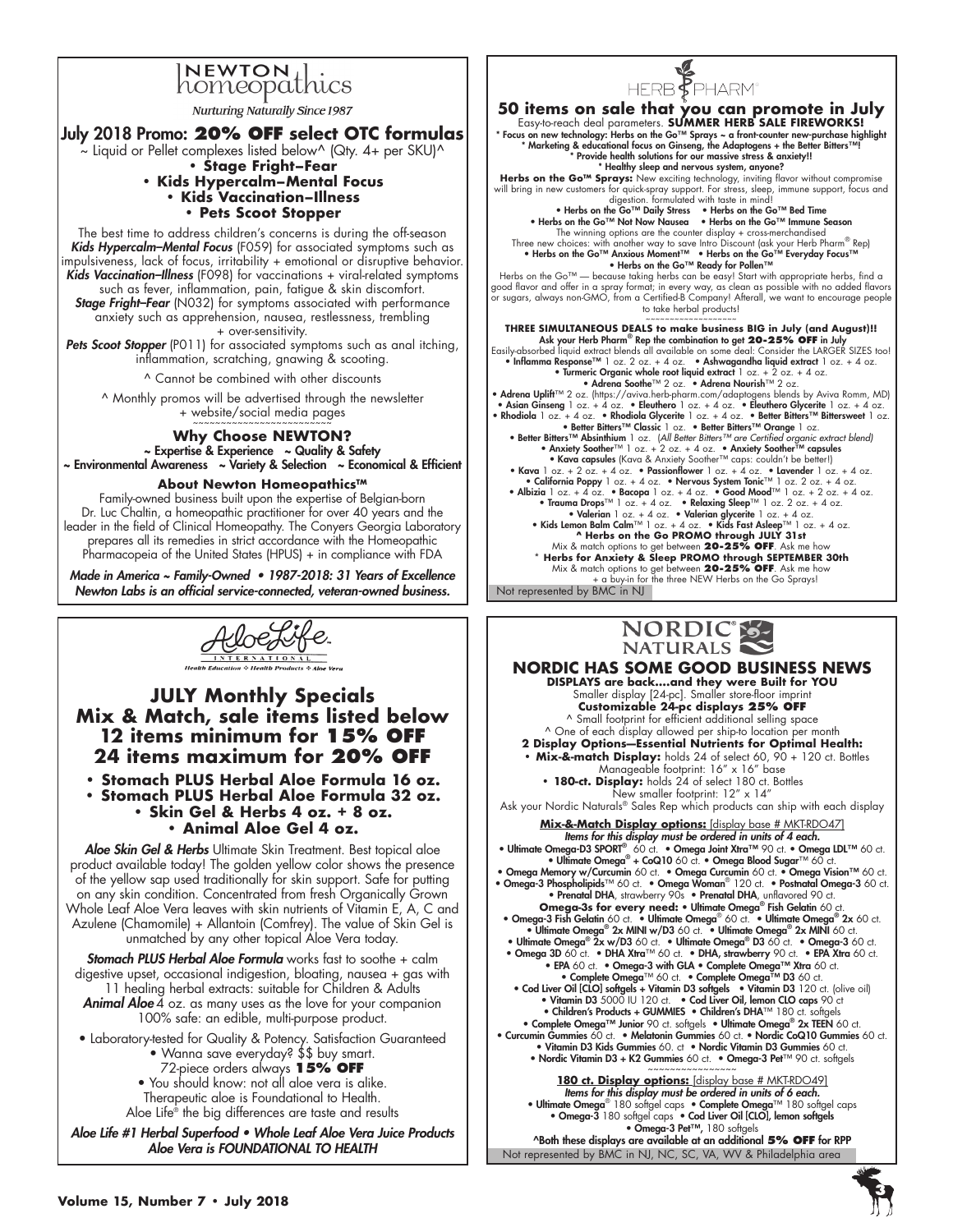

#### *Reclaim a new, healthier, slimmer you:* **JUVO Fantastic Berry Slim Organic Raw Meal**

55 premium ingredients comprised of whole grains, fruits, vegetables, sea vegetables, mushrooms, protein, and plant-based probiotics and enzymes. JUVO Slim Berry is high in phytonutrients, dietary fiber, vitamin/ minerals, and bursting in antioxidants from a powerful blend of 12 kinds of berries. Key functional ingredients to help weight management, support detoxification, and increase energy.

• Higher fiber contents from (all Organic) Jerusalem Artichoke inulin, Agave inulin + Flaxseed • Ingredients known to curb appetite with: (all Organic)

Goji berry, Orange Peel powder, Green Tea, Yerba Mate leaf, Cactus Nopal, Hibiscus flower, Red Pepper (Cayenne) + Red Clover

**ReJUVOnating Benefits:**<br>Certified-Organic • Weight Management • • Raw, Whole, Non-GMO Ingredients

• Supports Detoxification • Increases Energy • Supports a healthy immune system

• Help balance blood sugar levels

• Rich in antioxidants, dietary fibers, and phytonutrients • Improve digestion with plant-based probiotics

& enzymes • Anthocyanidin-rich Ingredients

• 9 grams of food fiber per serving for digestion + satiety

• Unbeatable taste that's organic, Free of Gluten, Soy, Whey, Yeast, Nut, Dairy and Preservatives No Artificial Flavors, Colors, Sweeteners & Stevia Serving size: 2 scoops. Servings per container: 15 7 grams protein. 9 grams dietary fiber. 2 grams sugar

Raw, Organic, Whole, Non-GMO Oncologist Formulated ReJUVOnate Yourself!

**Wellinhand July 2018 Promotions** 

**10% Off** direct orders/independent stores

**Oak & Ivy Rescue™ Spray** 2 oz. **Oak & Ivy Rescue™ Soap** 6 oz. **Sea Bath Oak & Ivy Rescue**™ 20 oz **Therapy Oil Cobalt** (Glass Bottle) 2 oz. Herpa Rescue™ Treatment - Spray 2 oz.

*Herpa Rescue™ Treatment* contains Creosote Leaf, Calendula, Red Clover, Evening Primrose, Bloodroot Extracts, and pure antiseptic essential oils of Tea Tree, Lemon, Thuja + Melissa in an organic apple cider vinegar, vegetable glycerin + olive oil base.

Poison Oak & Ivy Rescue: The reaction is called urushiol-induced allergic contact dermatitis + can occur from direct or indirect exposure with the

plants. Be sMARt: soon as you suspect you have been near a patch of the plants, remove and wash all the clothing shoes and shoelaces that

might have come in contact with Urushiol and thoroughly wash with Wellinhand's Oak & Ivy Rescue™ Soap Soother + follow with Oak & Ivy Rescue™ Spray. Contains no anesthetics, yet if helps with the pain. Contains no antihistamines,

 $y$ et shrinks the rash.

Therapy Oil™ Cobalt (Glass Bottle) 2 oz. Recommended for the gym, the jungle, the bed, the beach, the kitchen, the kennel, the woods, the weeds, the hotel, and hospice, too! *Michael's Favorite! Therapy Oil – limitless applications!*



perfect for travelling + a great way to attract new customers. Rosehip oil Antioxidant+ "improves brightening and skin tone by up to 75%"

#### **Returning in August: The best-selling CoQ10 Eye Recovery Concentrate is returning soon!**

Newly USDA-certified organic, this blend of pure plant oils is formulated with our latest innovation glycablend™ for supple, healthy, radiant skin at any age. Intensively nourishing, CoQ10 Booster Oil helps recharge and revitalize the appearance of skin by reducing the aging effects of glycation (oR…by protecting the skin from

collagen breakdown).\* Age Proof CoQ10 Eye Recovery Concentrate reformulation highlights: Advanced L22 ingredient. (http://www.lipids22.com). Contains hyaluronic acid + caffeine, tamanu, macadamia and black caraway seed oils plus antioxidant co-enzyme Q10 help feed and renew skin with Glycablend™, a potent blend of chia, blueberry, strawberry + pomegranate oils, keeps skin supple and youthful. neW uPC: 942101776557 6 NEW Item Code: 18041 \*No change in pricing MADe in neW ZeAlAnD & loved everywhere All Trilogy rose hip products are 80% minimum fatty acids *The world's most-awarded beauty oils: 182 awards one*  bottle of Trilogy sold every 22 seconds *somewhere around the world*

ODr. Ohhira's Probiotics

#### **Postbiotic Metabolites** the New Frontier in Microbiome Science

a Fermentation-Produced Probiotic that is a CoMPlete MiCRoBioMe sYsteM

Time for a truly healthy profit-center endcap!

#### **START with a beautiful new display**

\* Two [2] shapes to choose from: Bowl Display & Arch Display \*Three [3] opportunities:

#### • Basic • Optimal • Value deals, **All @ Super Savings all July at 15% Off**

Educate your Customers on the PREMIER PRODUCT to support digestion and immune health + promote  $\alpha$  healthy microbiome.

**Basic display: colorful, informative, attractive new displays:** 4 ea. of the 30 ct. Dr. Ohhira Probiotics®

4 ea. of the 60 ct. Dr. Ohhira Probiotics® 4 ea. of the 100 ct. Dr. Ohhira Probiotics®

New Packaging: the Original Trusted Formula with a refreshed look! this an excellent time to show all three sizes to your community

~~~~~~~~~~~~~~~~~~~~~~~~ **EQUALLy INNOVATIVE + ESSENTIAL** All 3 Reg'Activ® Formulas are perfect new business Reg´Activ® Cardio & Wellness™ perfect for summer activity Reg´Activ® Detox & Liver Health™ perfect for anytime detox Reg´Activ® Immune & Vitality™ perfect for pre-season prevention



# **SUMMER FUN 15% Off invoice MONGO KISS™ ONE WORLD™**

**ONE WORLD™ 15 pc. Convertible Display large .25 oz. tube** Organic Fair Trade-certified, Non-GMO one WoRlD™ **Renew** orange spice/Morocco one WoRlD™ **Relax** lavender/lemon/

**Mediterranean** ONE WORLD™ Restore Coconut Ginger/South Pacific

**MONGO KISS™** Eco Lips® is the first company to use<br>African Mongongo Oil in lip balm, offering an organic, fair trade certified product called Mongo Kiss™. featuring certified organic ingredients and Fair Trade Certified™ Cocoa Butter infused with Mongongo Oil, a nutrient-rich oil from Zambia, Africa. http://www.ecolips.com/mongo-kiss **15-pc. convertible Mongo Kiss™ displays .26 oz. tubes**

• Acai Berry\* • Banana • Blood Orange • Peppermint\* • Pomegranate\* • Unflavored\* • Vanilla Honey\* • Yumberry *\*Also available in 12-pc. Mongo Kiss™ hanging cartons .26 oz. tubes*

# ~~~~~~~~~~~~ **ECO LIPS IS MOVING!**

July 2nd thru 6th: office moving July 9th thru 13th- shipping department moving **The week of July 9th there is no shipping.** Contact information stays the same. orders@ecolips.com. New address 1199 44th St Marion, Iowa 52302<br>**GET YOUR ORDERS IN EARLY** 

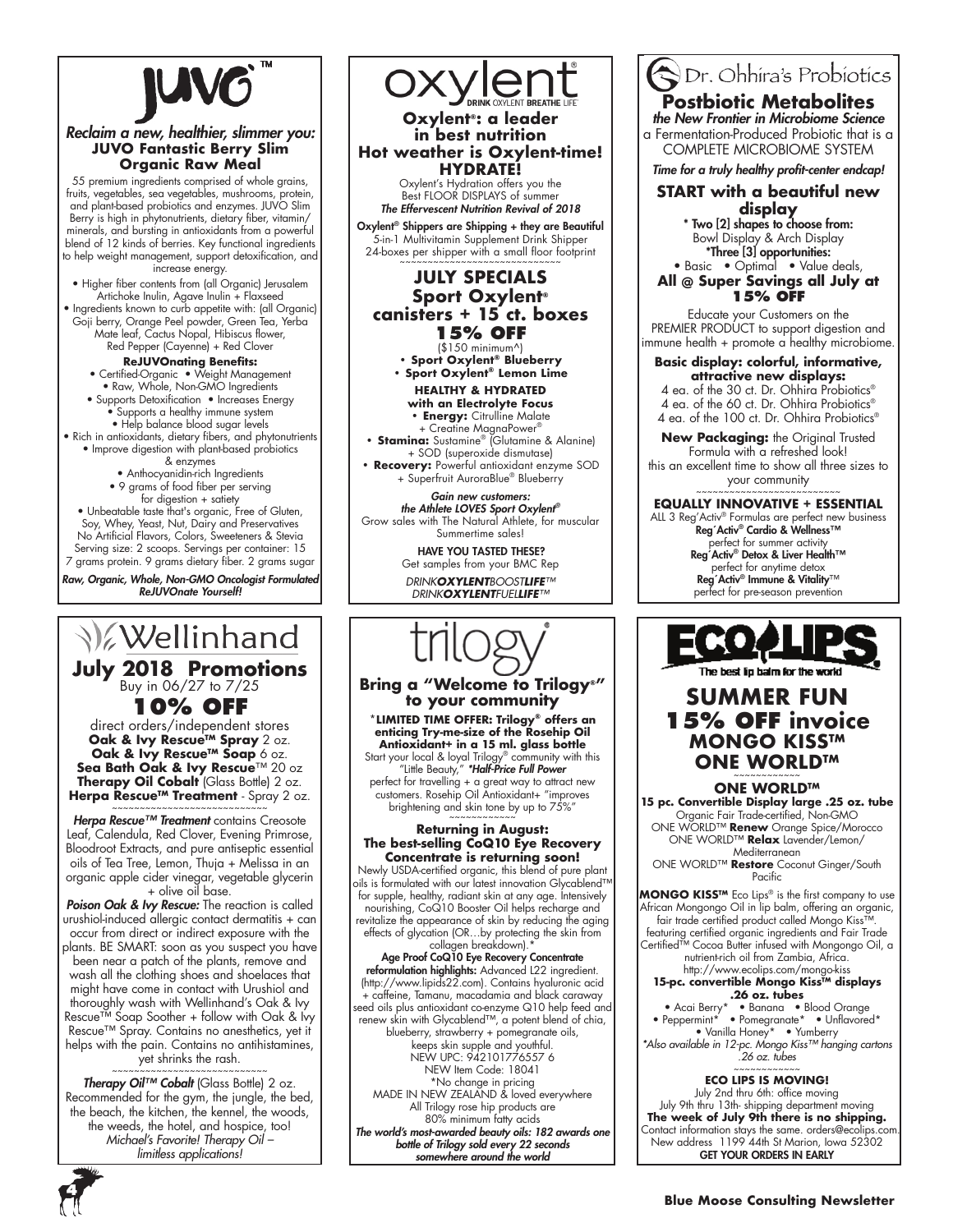# bodyceuticals **July Bodyceuticals Promos: SUMMER SAVINGS ON LIP BALMS!**

NEW everyday low price! \$35.40 12 count display; \$2.95 each!

Save up to **30% Off** 12 count lip balm displays! 5 Vanilla, spearmint, Dark Chocolate, Raspberry and Banana

> **10% Off 1 displays 15% Off 2 displays 20% Off 3 displays 25% Off 4 displays 30% Off 5 displays**

\*MUST use CODE: JULY18 to receive discount pricing. Not valid on unflavored lip balm. July 01- July 31st

#### **WE'RE GIVING OUR BODYLOVES A FRESH LOOK!**

Grab our current labels for \$6.25 while supplies last! \$6.25 ea for all Bodylove flavors + Pineapple Kukui Body + Tan Oil! (reg. \$12.5) \*MUST use CODE: SUMMER to receive

discount pricing

www.calendulaskincare.com www.bodyceuticals.net www.facebook.com/Bodyceuticals www.instagram.com/bodyceuticals\_calendula/ www.pinterest.com/bodyceuticals/ https://twitter.com/bodyceuticals

# 

**July Promotions Immune Health Basics with Wellmune WGP®** 250 mg. 30 caps **Buy 12 bottles, get 2 bottles free**

**one-a-day support for every need**<br>Wellmune® safely activates the largest population of immune cells such as Natural Killer cells and neutrophils that keep the body healthy<sup>^</sup> For all ages: clinically-proven immune support http://immunehealthbasics.com/research/

LOOK FOR THE BRIGHT NEW LABELS ~~~~~~~~~~~~~~~~~~~~~~~~

**RevUp Wellness™: the intersection of Immune Health + Sports Nutrition!! Rev•Up Wellness™ DEFENSE** with Wellmune**® Rev•Up Wellness™ ENDURANCE Rev•Up Wellness™ VELOCITY** with Wellmune**®**

*Rev Up Wellness® Selected Among Top Multivitamins at SupplySide® West CPG Editor's Choice Awards.* ~~~~~~~~~~~~~~~~~~~~~~~~~~~~

**OPENING ORDER FOR NEW STORES Rev•Up Wellness™** (30 blister-pak tablets in a box) **INTRO DEAL: 2+2 for any/all of the 3 SKUs** for new accounts or new Sku placement only

Ask your BMC Rep for ways to get other discounts with Promotions!

#### The Newest powerful antioxidant

featuring Abigenol® European Silver Fir Bark extract Rev•Up Wellness™ products exclusively contain Abigenol®!

~ contains 6 phenolic acids, three flavonoids and four lignans

 $\sim$  Abigenol® - isolated from the bark of the Fir Needle (*Abies alba*)

^ these statements have not been evaluated by the Food and Drug Administration. this product is not intended to diagnose, treat, cure or prevent any disease.



#### **WOW: Line Drive on the Very Best CBD 10% Off in July THC-free is what people want!**

*All CBD liquid extracts, caps, and bodycare …*  everything

All Aromaland Wellness® orders identified as "Summer of CBD"

#### **THE WAVE IS COMING**

32 years of service to the natural channel put your faith in veterans with the best intention \* Blue Moose Consulting, C-Verified Hemp extract™ + Aromaland® Wellness

- Correct legal counsel on the market
	- Strong, integrated supply chain
	- Solid, trustworthy reputation *Aromaland® Wellness:*

no-T + verified levels of C

#### **COMING IN JULY**

**Aromaland® Wellness honey stix:**  box of 100

This is new: CBD honey stix with no THC! Colorado hemp extract

Find Your Aromaland Solution at www.aromalandsolutions.com Discover the most powerful herb ever investigated www.CVHemp.com

# **MushroomScience**

## **JULY PROMOTION\* GET ENERGIZED + STAY ENERGIZED Cordyceps Cs-4** 90 vegetarian capsules • 400 mg each

1 capsule Cordyceps sinensis mycelium *Hot water extract 24% polysaccharides, 0.25% adenosine*

Mushroom science® Cordyceps Cs-4 contains the active compounds that make the Cordyceps mushroom unique, because they use the Cs-4 strain. it took years of research and the analysis of 100's of strains of Cordyceps mycelium to find one that contained the same actives as the fruit body: the adenosine + other

nucleosides. Best Value + Best Results. Cordyceps Cs-4 extract may be the most versatile of all medicinal mushrooms. Hot-water/alcohol extracts provide the immune health benefits normally associated with the medicinal mushrooms, but also provide a host of other important health benefits including balancing the HPA

#### axis + improving energy, stamina + endurance.\* **4 ea. = 10% 8 ea. = 15% 12 ea. = 20%**

Best price on the market for the most product, the highest quality with an excellent margin 90 veg caps wholesale \$14.13 MsRP \$26.95

Cs-4 no hype, just 30 years of constant + advancing science and clinical use. to date, Cordyceps Cs-4 is the only strain of Cordyceps mycelium that has been independently confirmed to produce all of the active compounds found in the wild harvested fruit bodies used in traditional Chinese Medicine. this includes the secondary metabolites essential to providing the full range of health benefits attributed to Cordyceps extracts in the herbal and scientific literature.\*

Not combined with other specials. Must mention 'BMC Summer18 Promotion' when placing order *Mushroom Science manufactures and distributes the only complete line of guaranteed potency mushroom supplements in North America.*

\*These statements have not been reviewed by the FDA, and are not intended to diagnose or treat any illness or disease.



 **July Bodycare Collection Promo Tea Tree & Lemon**

12 oz. bodycare. Clean, affordable + 50%-margin line • Shampoo • Conditioner • Hand & Body Lotion • Shower Gel • Massage & Body • Bath Salts 20 oz.

~ Pure Therapeutic Grade Essential Oil Blend: Essential Oils of Tea Tree, Eucalyptus, Lemon Tea Tree,

and lavender: a clean, cooling & lively aromatherapy experience

**Buy 3 ea. per SKU = 10% Off Buy 6 ea. per SKU = 15% Off Buy 12 ea. per SKU = 20% Off** • 100% Pure Plant-Based Ingredients, Exceeds EU Cosmetic Directive Guidelines.

**JULY ESSENTIAL OIL PROMOTION:**

**10% OFF** in units of 3 ea. (10 ml.)<br>Lemon essential oil: Country of Origin: Italy ~ Tea Tree essential oil: Country of Origin: Australia Steam Distilled from the leaves, conventionally-grown<br>**~ Lemon Verbena Blend essential oil:** Essential Oils of lemon, Petigrain, lemongrass, lemon Myrtle,

Wild Verbena. All those lemony notes are perfect for the hot Summer seasons, Brighten up

#### **JULY CANDLE SALE**: Lemon Verbena Candle tins 6 oz. **10% Off**-per-4 candles per order

**Lemon & Tea Tree blend glycerin Bar Soap 10% OFF** with 6 units each. Long-lasting 4oz. size.

**PLAN AHEAD:** You can grow your Aroma land® sales with these 2-month promos on the Bodycare Collection in 2018. August- September Lemongrass & Sage October-November Rosemary & Mint December- January 2019 Ylang Ylang & Ginger



**Surya Brasil is closed July 4–6 for the holiday weekend GET YOUR ORDERS IN EARLY** *Don't run out of Henna Cream + Henna during summer sun haircare season*

**NEW PRODUCTS arriving in Q3** Natural, organic + vegan; incorporating exotic botanical ingredients from the Amazon

**New Hair Care Launch – Cacheou! Curlz** Cacheou! Curlz contains pequi oil, known as "gold of Savannah" which has Vit. A + Vit. E to help aid healthy hair growth as well as reduce frizz and leave hair more moisturized & healthy.

Curlz — a vegan line, totally focused on curly hair, Pequi Oil from Brazil

Nicole Kidman, Sandra Bullock, Amy Adams, Gwyneth Paltrow all rave about Pequi Oil for vibrant, manageable hair

A new shampoo to make hair smooth & silky, moisturizing hair while removing split ends effectively. Rich in essential fatty acids that help make hair soft, shiny & radiant.

#### **New colors coming soon to the very popular Exotic Animals non-toxic Nail Polish Collection**

• Inspired by nature's wonderful colors to leave your nails beautiful and healthy.

• All 7-Free, certified Cruelty-Free, Vegan & leaping Bunny.

*Your BMC Rep will let you know*  when these are available!

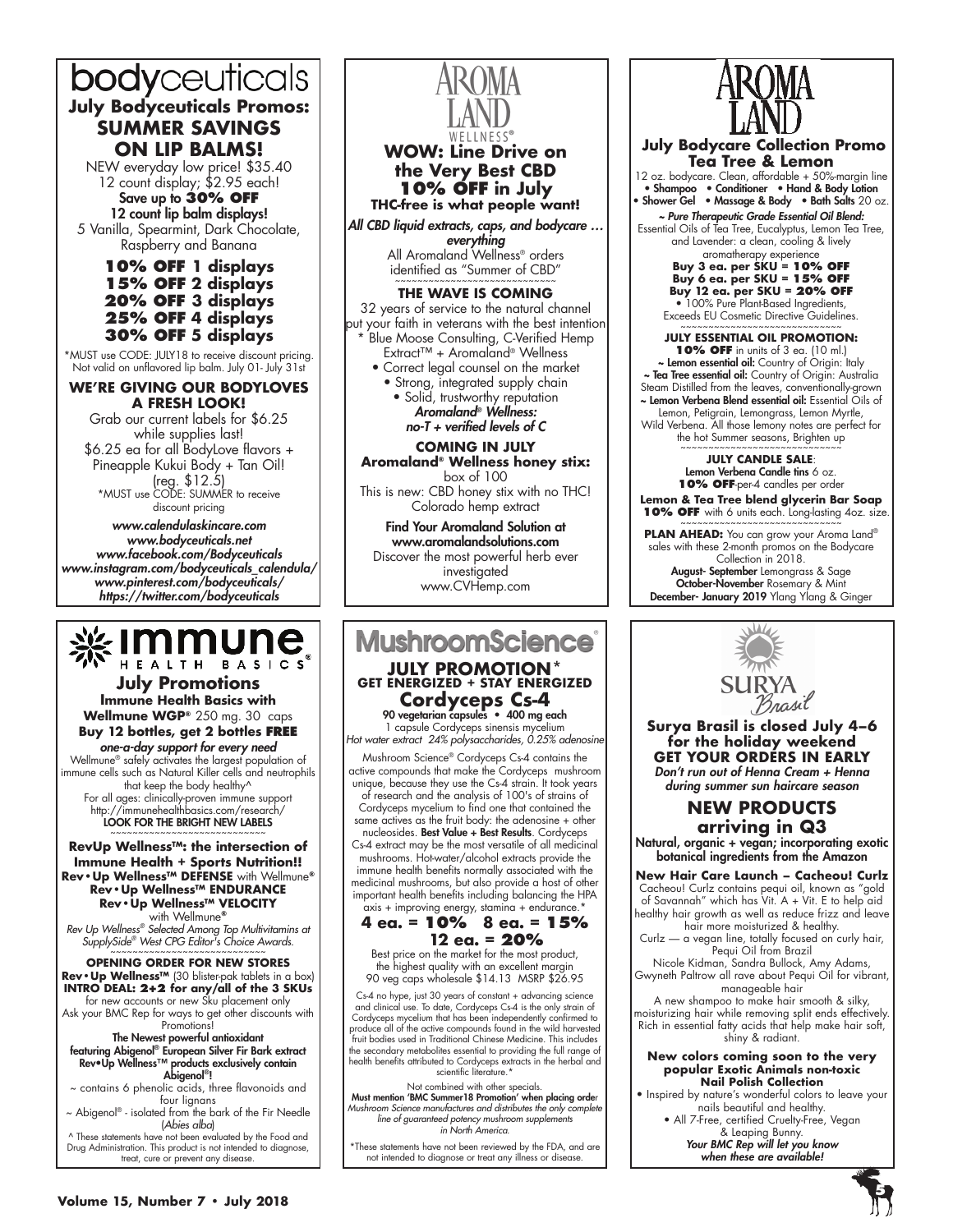#### **Turmeric Tempest (or Turmeric Address Pollution** *continued from page 2***Tirade)** *continued from page 2* **There can be no Peace Unless we**

isolated turmeric needs help. That the polyphenol curcumin removed from its natural food cofactors is hard to absorb. Hmmm!? Let's look at that mathematical equation, and that baseline assumption of science's irritable dominance—'the premise'—in a moment.

Two things first. Herbalists all seem to agree that a well-made whole rhizome is kick-ass, dependably beneficial ("watch your mouth, and what's the fuss all about, then?" the wise old matriarch chides), and powerful. Snide commentators like me would say, bet

your money on the next curcuminoid now the market is saturated and the next big thing will be another different curcuminoid peak on the HPLC songsheet (this "Active" is the real, most-important constituent, the press and media will loudly shout as fact). So, tonnage of turmeric extract will be tossed away and portions of the plant food will be processed in the search for the next Holy Grail, that is, simply put, "found" inside that simple underground root, unearthed.

Second, why don't you just investigate Longvida® Optimized Curcumin? This is where to invest your recommendation credentials. Longvida® is isolated curcumin, created for the unique and specific action of

#### **re-evAluAtiNG first-CHOiCe HeAltH fOOD stOre turMeriC: Health Food store: the first choice is Organic.**

If a customer seeks Certified-Organic Turmeric Root, what options are you showing them? Herb Pharm® offers Certified Organic Turmeric rhizome whole plant extract! Spot quiz: how many organic turmeric's do you have on your shelves?

#### IF YOU ARE RECOMMENDING Turmeric, recommend Herb Pharm*®*

Made with plants and ethical choices: Herb Pharm® grinds their certified-organic turmeric rhizome on the farm right before the extraction process: root ground into smaller pieces at the last-minute to avoid oxidation, and retain the aroma and flavor.

To assure optimal extraction of Turmeric's bioactive compounds, the rhizome is hand- harvested (most is machine harvested) when fully mature; is carefully processed and dried to retain its full color and aroma; and is then thoroughly extracted. i cannot think of a more reliable, superior-quality turmeric extract! *Quality matters*

Liquid Turmeric: encourage the usage of liquid extract-very absorbable with minimal processing. Looking for new customers? Liquid Turmeric is also very versatile for Golden Milk or Golden Milk latte's, a properly-made extract is the easiest way to add turmeric to a beverage. Versatile enough for external use too!

Doing it right from the soil up: farm and manufacturing area are both Certified Organic and therefore non-gMo; supporting Bees on the farm; certified salmon-safe water streams on the farm; leader of United Plant Savers (a nonprofit on educating and protecting North American medicinal plants: Medicinal Plant Conservation).

Herb Pharm<sup>®</sup> products with whole plant Organic Turmeric (Curcuma longa) NEVER any harsh chemical extractives used!

• Turmeric liquid extract - system restoration: 1 oz. + 2 oz. + 4 oz. • Turmeric softgels – 60 veggie softgels • Inflamma Response™ 1 oz. + 2 oz. + 4 oz. • Intestinal Soother™1 oz. + 4 oz.

• Calm Breathing™1 oz. + 4 oz. • Cholesterol Health™1 oz. + 4 oz. • Adrena Nourish<sup>™</sup> by Aviva Romm, MD 2 oz.

Half the natural food shoppers want a whole plant turmeric; but they All would choose organic if offered

~~~~~~~~~~~~~~~~~~~~~ **IF YOU ARE RECOMMENDING Curcumin, recommend** 

## **the Nordic Naturals® products with Longvida® Curcumin.**

Recently, science is showing that specific compounds found in turmeric actually have distinct and profound effects for overall health. Curcumin is one of the key curcuminoids, with powerful antiinflammatory effects. this antioxidant superstar ingredient is found in turmeric in varying levels; and - for those looking for substantial dosages, they must look beyond the spice turmeric. Many are searching for guaranteed levels of curcumin in higher dosages than those found in food. Curcumin today is being sold as a separate and promising functional food.

longvida® optimized Curcumin is a proprietary formula containing the natural antioxidant curcumin, that is optimized for maximum targeting of curcumin into blood and tissues to keep the body operating in top shape. One small dose, 19 published clinical trials, 95X more bioavailable (credible research); an incredible 7-hour half-life for increased potential absorption: clinically-supported dosages: 400 -2000/day

longvida® is optimized to deliver free curcumin into target tissues through the critical bioavailability requirements of permeability, solubility, and stability. Developed in collaboration with elite neuroscientists at uClA, longvida® carries a strong safety profile and is self-gRAs. [https://vs-corp.

com/longvida/ - website not intended for consumer use]

#### **Making every Turmeric section BETTER:**

• Nordic Omega Curcumin 1000 mg Omega 3 + 400 mg Optimized Curcumin • Nordic Curcumin Gummies 200 mg Longvida® Optimized Curcumin

• Nordic Omega Memory + Curcumin 1000 mg Omega 3 + 400 mg Optimized Curcumin ! Half the natural food shoppers want a standardized dosage of a research-produced nutraceutical. Longvida® stand above. No malarkey here!

- No huge, intrusive buy-ins Instead, Quality companies that people trust!
	- No worrisome internet threats Best-quality that you can be proud of!
		- Turmeric and Curcumin Healthy Inflammatory Response Support



crossing the blood brain barrier in the brain. No hopscotch herbal dowser here: actually, Neurosurgeons at UCLA Medical School.

They said, if you are looking for a therapeutically-relevant dosage of curcumin for big medicine, then absolutely isolate the chemical and shed all the other nonsense. It is what lab coat modern medicine does: and truthfully, it has its place sometimes!

So, as we move on into the brave new world of tomorrow, and our relationship there with turmeric, you know how I feel. Many of the Structure Function sets of your store should offer turmeric: but I challenge you to consider the veracity of where you have staked your claim on your recommended current best sellers; and on each health focused shelf. I suggest that you offer two other options (and see if they do not in effect become your best sellers)!

Manufacture matters most! So offer a product you actually know something about. Herb Pharm® direct sources their turmeric, and IT IS ORGANIC. Herb Pharm® trusts nature and tries to get an extract that provides the curcuma longa rhizome exactly as nature intended. Captured strength, not manipulated concentration. Try it, you may just remind yourself to have faith in nature and conscious agriculture more often. In truth, the market is saturated with nonorganic root that is machine harvested en masse—and then extracted with harsh chemical solvents that damage the food and wound the planet. Studies have shown that the application of pesticides on spice plants is often inappropriately administered: you do not have that concern with organic!

Without fanfare, without free-placement or SPINS data manipulation, without special guest stars, Herb Pharm® dominates the liquid herb extract category of Turmeric. Why, because people in the know understand that Herb Pharm® is all business about manufacture and that they will always make the best product possible. They don't need special magic ingredients, just good oldfashioned extraction, testing, comparison, repeat. Finished product: trustworthy! Smart shoppers also love that Herb Pharm® is certified organic by organic certifiers, and that they treat the farmers (and wildcrafters where appropriate) better than any competition on the playing field. Their reputation for fair labor and land ecology is golden. This is the best place to introduce 2 oz. and 4 oz. liquid extracts into your inventory: there is a brisk market out there today for organic turmeric liquid extract.

Now, I also do suggest that you can make ten times more profit by focusing on the 5 things you deem most critical to foundational health protocols, and train your educational persuasions to foster community health in this manner. No one is denying that customers are entering your doors for the first time these days in search of turmeric or curcumin—"whatever that is??!" (and of course, if you don't differentiate and explain your selection, then they will be refilling their prescription with amazon-delivery, or elsewhere). At that point, you have lost the opportunity to educate on quality, and

*continued in box on page 7*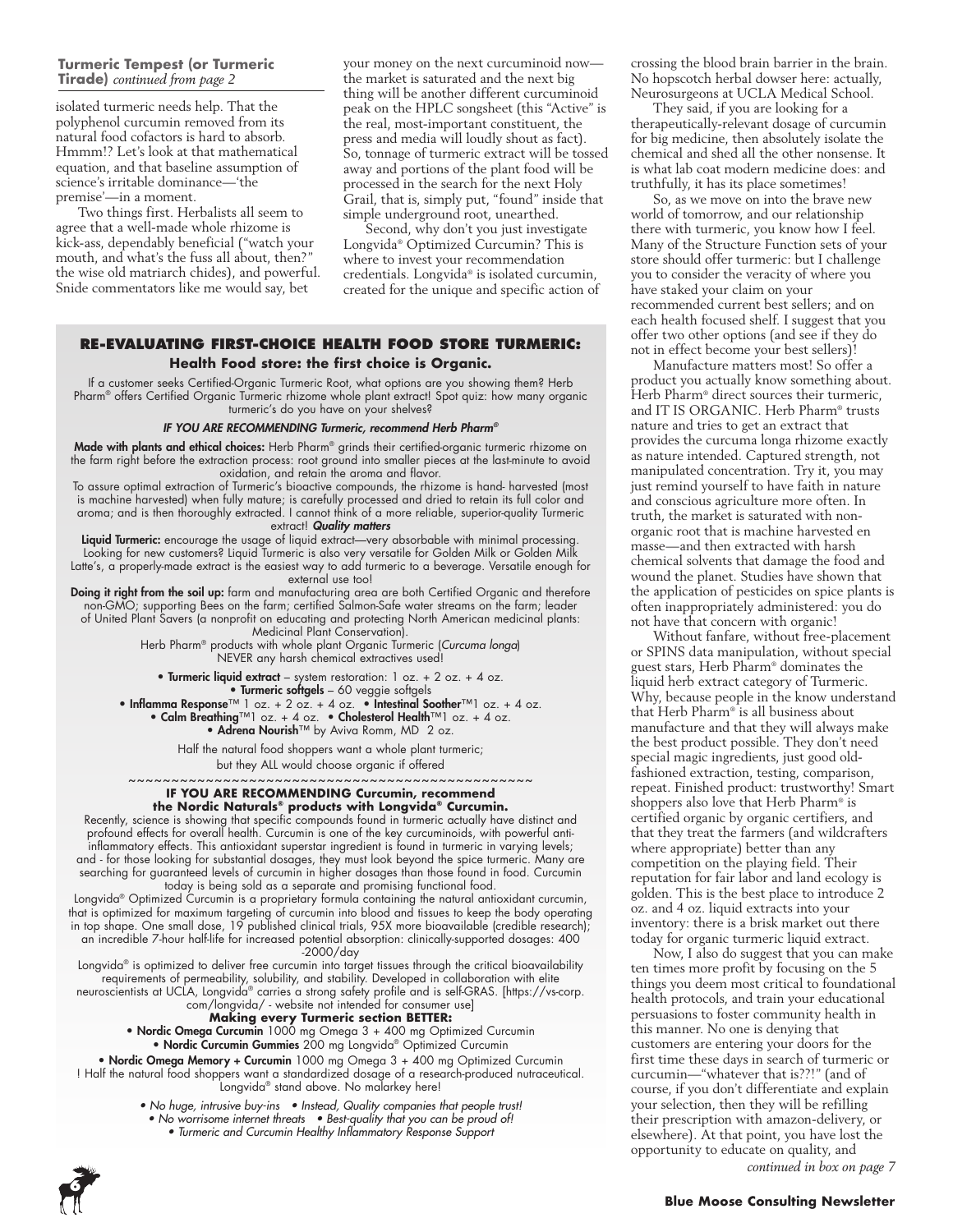#### **Turmeric Tempest (or Turmeric Tirade)** *continued from page 6*

wholism and best foundational health protocols: you have resigned that customerstore relationship to just satisfying the latest craze—and that will not keep your doors open.

Make the turmeric section inviting, and large, to match the trends; and make sure that you provide options, and that you exude confidence in being willing to present and differentiate your wise choices; the turmeric and its actives that you sell. Certainly, having one brand (from a contract manufacturer) with their menu of twenty different curcuminocentric options is the definition of putting all your turmeric-orange colored eggs in one basket. No matter where your investment is now:

- Add the Herb Pharm® formulas that highlight their organic turmeric (and be willing to educate on the benefits of liquid extracts!)
- Add the liquid Turmeric extract to vital places where turmeric should be offered
- Carry all of the **Nordic Naturals**® Curcumin formulas with Longvida® Optimized Curcumin
- Take advantage of the summer intro deals on the new, exciting **Oxylent**® capsules and bring in and highlight the *Restorative Formula + Antioxidants* veggie caps, that delivers turmeric extract standardized to 95% active curcuminoids along with other food antioxidants, and the amazing superoxide dismutase (SOD). Here, you have an antioxidant complex capsule choice that provides turmeric and its curcuminoids.

Since these fine brands don't demand huge buy-ins to be relevant in selling their marvelous products, you can expand your Turmeric/Curcumin set by 8-10 Skus (two deep to start: how novel!) and you could now be a Turmeric/Curcumin destination. That is good business.

Turmeric survived for centuries as a high demand coloring dye, that was also an everyday family crop that was found to be useful for many health needs: prevention and treatment. Today, Farmers in India—which produce an estimated 40+% of the world's spices—are either laughing at us and our current clinical obsession on turmeric; or believing that they have won the lottery. Regardless, they continue to grow tonnages of turmeric for food spice and the demands of traditional health prescriptions. The export of turmeric to the rest of the world had been dropping this decade with concerns of agricultural contaminants, but the mighty commerce of health hype may have recently turned that around. A concern with turmeric has been the observed residues of the pesticide class of chlorinated hydrocarbons. You don't see anyone expounding on the sophisticated testing they are doing on their expensive turmeric: as they need room for generous discounts and brash marketing campaigns. It is mostly, don't ask, don't tell.

The other uncool pollutant being hidden in the product with the word on the bottle is

## **Address Pollution** *continued from page 2* **AvOiD Mis-stePs: AliGN witH tHe exPerts AND resist tHe MArKeteers**

#### **Aroma Land®—aromatherapy ethically since1986**

#### **Aroma Land® essential oils: quality from experts**

- Carry a line that cares about YOUR long-term business
- No tricky sales gimmicks: instead, The Essence of Well-Being®.

#### **Aroma Land® Facial Serums:**

• A whole new section for your bodycare set: elegant, naturally-enhancing with pure essential oils 1 oz. serums for nine (9) skin types: bring youth back to your skin

Best blends for all skin types + skin therapies!! **INTRO SALE** extended through September 10th, 2018 new placement wholesale: \$9.99. Reg. wholesale \$12.49; MsRP- \$24.00

- Cleansing Dry Skin Mature Skin Oily Skin Normal Skin
- Sensitive Skin Moisturizing Toning Problem Skin

Redsigned labels silver foil now with an added blend of jojoba, macadamia + olive oil

**NEW! Facial Serum Skin Repair for men + women** Reg. wholesale \$24.99; MsRP- \$49.99 ~~~~~~~~~~~~~~~~~~

**Bring the business home!** Smart Business: Rainforest Botanicals®. Top-quality, available in YOUR store. A Collection of the best-selling Essential Oils & Body Care Oils

**Top-4 selling essential oils** one (1) ounce glass bottles • Tea Tree • Lavender • Eucalyptus • Peppermint

- **Top-3 selling carrier oils** four (4) ounce plastic bottles
- Jojoba Oil Almond Oil Grapeseed Oil

### **Rainforest Botanicals® by Aroma Land®**

~~~~~~~~~~~~~~~~~

Built and priced to help you gain a bodycare botanical rainforest in every home

- Wooden display rack available with filled display: display promo through September 10th, 2018 Ask your BMC Rep for display parameters
- Merchandise for Back to School: all kids should have healthy solutions on hand
- **Encourage home DIY projects** for hair, nails & body revitalize, relax & renew with these wonderful aromas….
- Quality-guarantees: Aromaland® checks product purity with high tech GC/MS; ex. cold pressed carrier oils; natural-distilled essential oils. 4 oz. carrier oils - better size for new customers, or smaller projects

• Packaged at discount pricing to compete: Rainforest Botanicals® is 40%-margin!

**• Aromaland<sup>®</sup> donates a portion of profits** to foundations which support indigenous tribes in the Amazon region of South America

#### **Grow your Aroma Land® + Aromaland Wellness® selections**

- Dedicated to keeping the independent health food store alive + vital!!
- Direct from Santa Fe, New Mexico… Aromaland, a woman-owned company.
- Brought to you by Blue Moose Consulting & Delicious Bodycare!

since 1986 Aroma land has been committed to bringing the world the very best in Aromatherapy. We strive to provide products of the highest quality and purity. At Aroma land we are dedicated to bringing you the essence of Well-Being®. With a guiding principal to create safe and effective personal care products using aromas that are 100% nature made.

the solvent being used by most companies to gain those elevated levels of curcuminoids or curcumin. Common extracts (the dominant share of the market) to capture the turmeric oleoresins are acetone, ethylene dichloride and ethanol: more like items in an auto parts store, or an artists paint supply store or a photo processing company than a health food store! We have chosen a path that commands certain natural principles, and we should always strive to stay true to that path. Your store is what it sells!

We are not gonna win a game of "my turmeric is better than your turmeric", no matter how colorful the hat of the dude selling his brand. The questions have to be: what is the soil quality where my turmeric grows? Is the turmeric being used certified organically grown and tested for pesticides and other environmental contaminants? Is there dignity in the human toil of the turmeric harvest? And, is it a spice, or an extract—and, if extracted, how was that<br>process achieved (water extraction, CO<sub>2</sub> extraction, etc.). That is how we deal with and judge herbal medicine in the natural channel. Let's leave all the elaborate commercials to the mass brand hypsters. If

we provide the good stuff in our stores, and educate on the best differentiators, we can not only ride the spicy orange wave, but we can lead the positive development of the market, as we always do!

There is only great joy in turmeric, the plant. Constantly-spreading turmeric rhizome: medicinal root abundance! Turmeric harvest and use: there is much dignity in that. Throw in the simple knowledge that daily consumption of the rich and colorful, flavorful array of chemical phytonutrients found in this rhizome are judged to fare very well in long term studies as a safe anticancer agent, and there is every reason to rejoice that we can harvest tons of this stuff and make it salt and pepper for our future-health diet. After more research, conjure up a Turmeric Appreciation Day as a pop-up herb day celebration for your community, as you bring consumers home after their summer vacations. Before then, add these new items now and highlight the best Omega-3 manufactured with Nordic's Omega Curcumin products; and highlight the best made turmeric extract on planet

 *continued on page 8 continued on page 8*